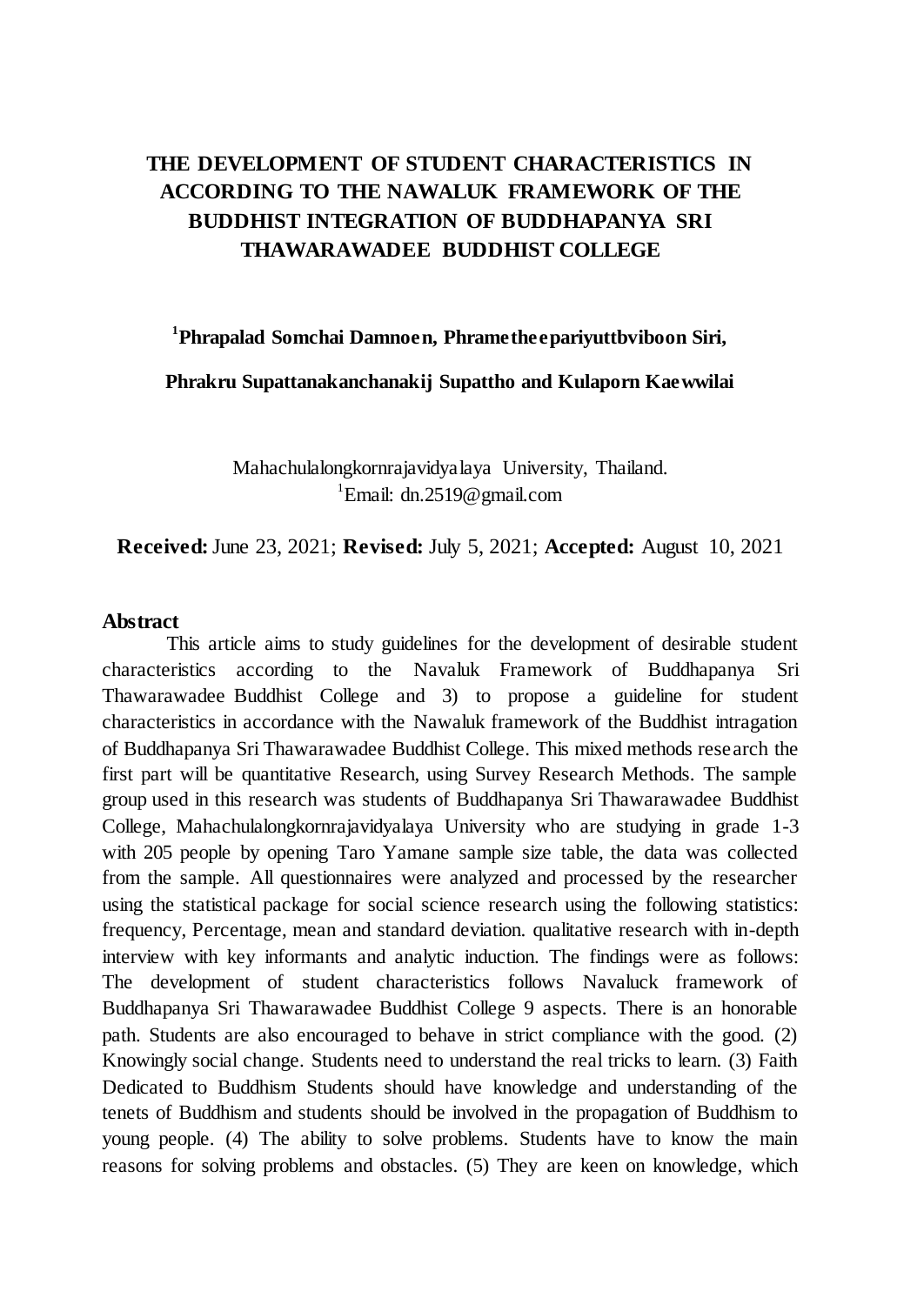students must be able to analyze problems and learning barriers. (6) Being generous and sacrificing for the common good. Students should be considerate and advice their classmates. (7) Having a wide world view which students must recognize and accept the opinions of others. (8) There are psychological and intellectual leaders. Students must have knowledge and leadership development to friends in class. (9) Is committed to the development of their moral and ethical base. Students should focus on how to develop morals and ethics.

**Keywords**: Student Characteristics; Navaluk Framework; Buddhist integration

# **Introduction**

Buddhapanya Sri Thawarawadee Buddhist College is a public higher education institution that plays a role in the provision of Buddhist education and higher education (Buddhapanya Sri Thawarawadee Buddhist College, 2019). This institute aims to produce graduates of international quality and standards, creating academic excellence in Buddhism, promoting research, providing academic services to society, promoting arts and culture and promoting Buddhism. In the field of graduate production, the institute realizes the importance of developing students at all levels continuously because they believe that the student is an important factor that will lead to long lasting prosperity (Sirilamduan, Chuaychuny, Ruamboon, & Srisuk, 2021). Buddhapanya Sri Thawarawadee Buddhist College has clearly set a goal to produce and develop graduates with desirable characteristics.

Students who are well-rounded in Buddhism must have appropriate qualifications and have a guideline for self-development (Office of the Education Council Secretariat, 2017) in accordance with the Tri-Sikkha principle as the Buddha said. "Concentration with precepts will have great results and merit. Concentrated wisdom has a lot of results and virtue. A wise mind truly escapes from ignorance". The threefold is a Buddhist doctrine (Siriwattano, 2021; Sankham, Puriwattano, & Chaiwong, 2021). All Buddhists should take action to develop themselves for a good life and prepare for the conditions of life (Sukittimaythee, 2021), society and environment including the characteristics of various relationships in a state that is appropriate and ready for living (Liu, & Prompanyo, 2021; Pewdum, 2021), practice and perform various actions for maximum success whether it is the goal of individuals, organizations, communities and society (Hangsakul, 2021; Kahintapongs, 2020). The development of student characteristics according to the Trisikkha principle must be developed both physically, mentally and intellectually (Phra Bhramagunabhorn P.A.Payutto, 2014).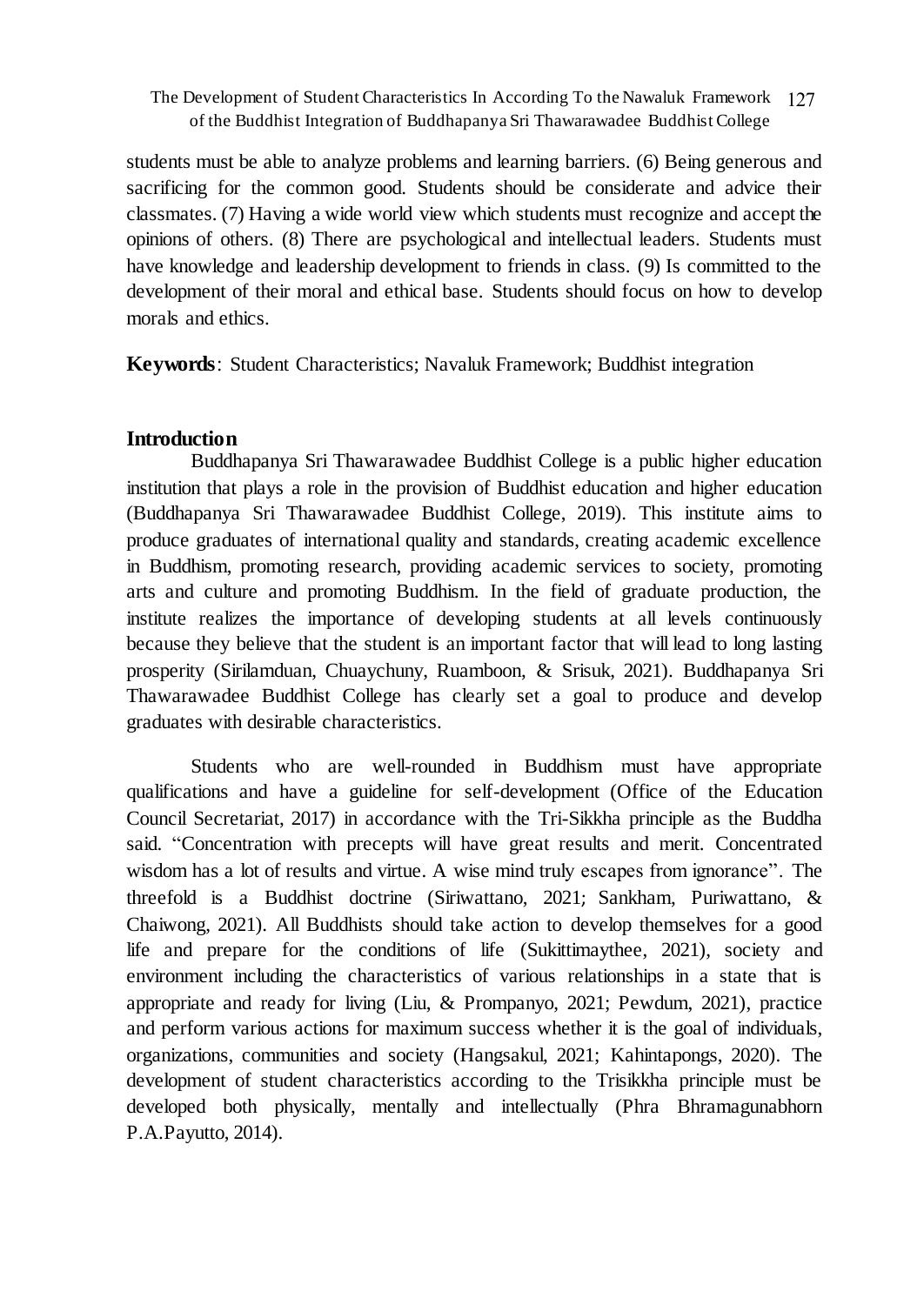Hence, this study "the development of student characteristics according to the Buddhapanya Sri Thawarawadee Buddhist College's novelty conceptual framework" will serve as a guideline for enhancing the desirable characteristics of the graduates in terms of morality, ethics and further promotion of the mission for the administration of Buddhapanya Sri Thawarawadee Buddhist College.

# **Research Objectives**

1. To study the guidelines for the development of desirable student characteristics according to the Buddhapanya Sri Thawarawadee Buddhist College's novelty conceptual framework.

# **Conceptual framework**



**Fig. 1 Conceptual framework**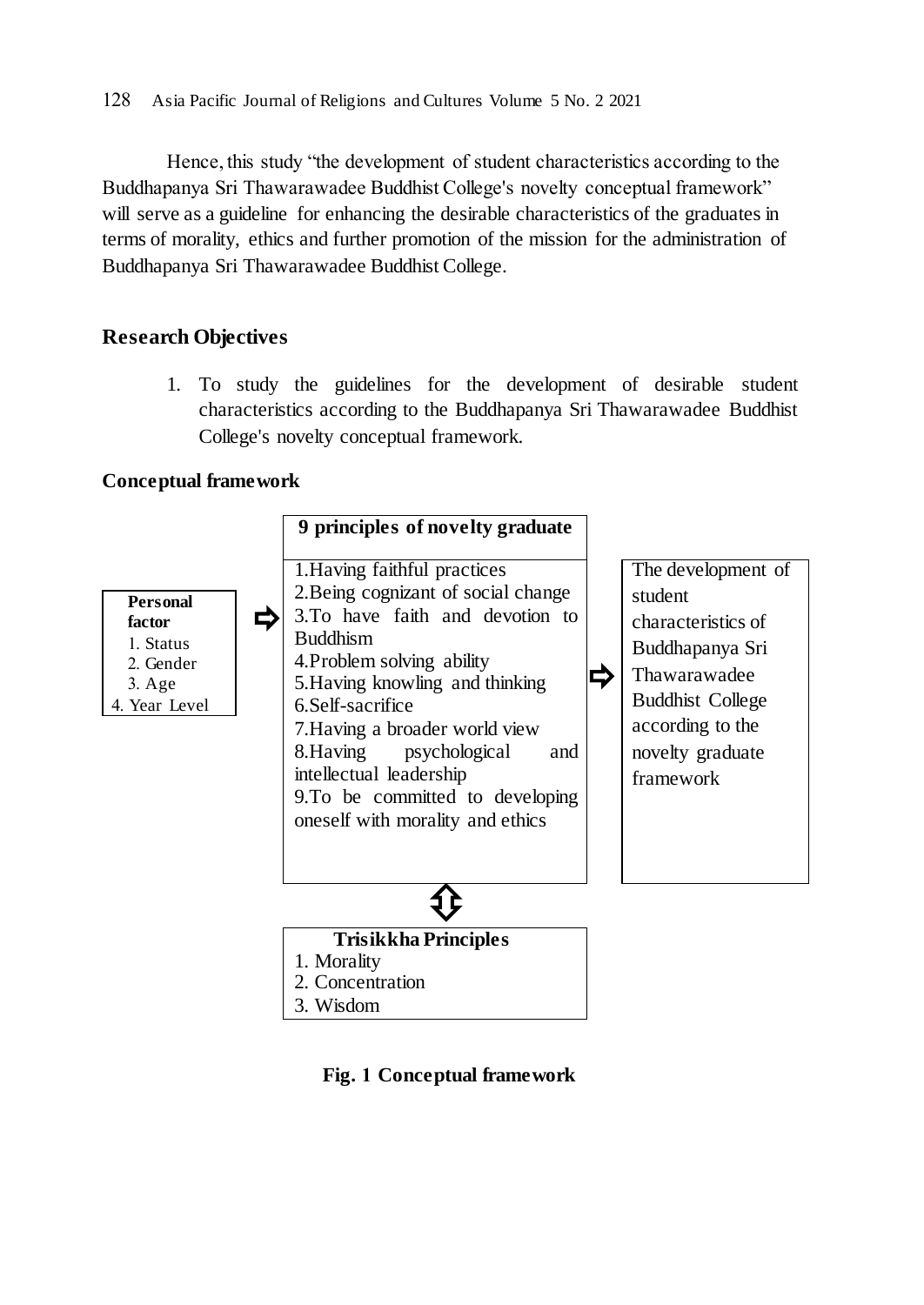The Development of Student Characteristics In According To the Nawaluk Framework 129 of the Buddhist Integration of Buddhapanya Sri Thawarawadee Buddhist College

## **Research Methodology**

Research on the quantitative character development of students according to the novelty framework of Buddhapanya Sri Thawarawadee Buddhist College was done to determine the achievement of the development of good student characteristics of Buddhapanya Sri Thawarawadee Buddhist College according to the novelty graduate framework.

#### **Population and sample**

The key populations and informants in this study were: 205 samples of Buddhapanya Sri Thawarawadee Buddhist College, Mahachulalongkornrajavidyalaya University studying in Years 1-3.

2) The sample used in the quantitative research for the study was to identify the properties of the target population specifically, which was Buddhapanya Sri Thawarawadee Buddhist College, Mahachulalongkornrajavidyalaya University. The sample size was obtained from a population of 205 people according to the formula of Taro Yamane (Sincharu, 2008) with an error level of 0.05.

Sampling Method: The sampling method was stratified random sampling, which consisted of the following steps. The sample size was proportional based on the population to obtain distributed data, action in relation to the proportion of the population of the four places and grading in a proportional sampling using the formula. Therefore, a sample of 136 people was obtained.

#### **Variables**

The variables used in the quantitative study were:

1. General information of the respondents was gender, marital status, age, level of The year

2. Development of student characteristics of Buddhapanya Sri Thawarawadee Buddhist College according to the concept of novelty graduate.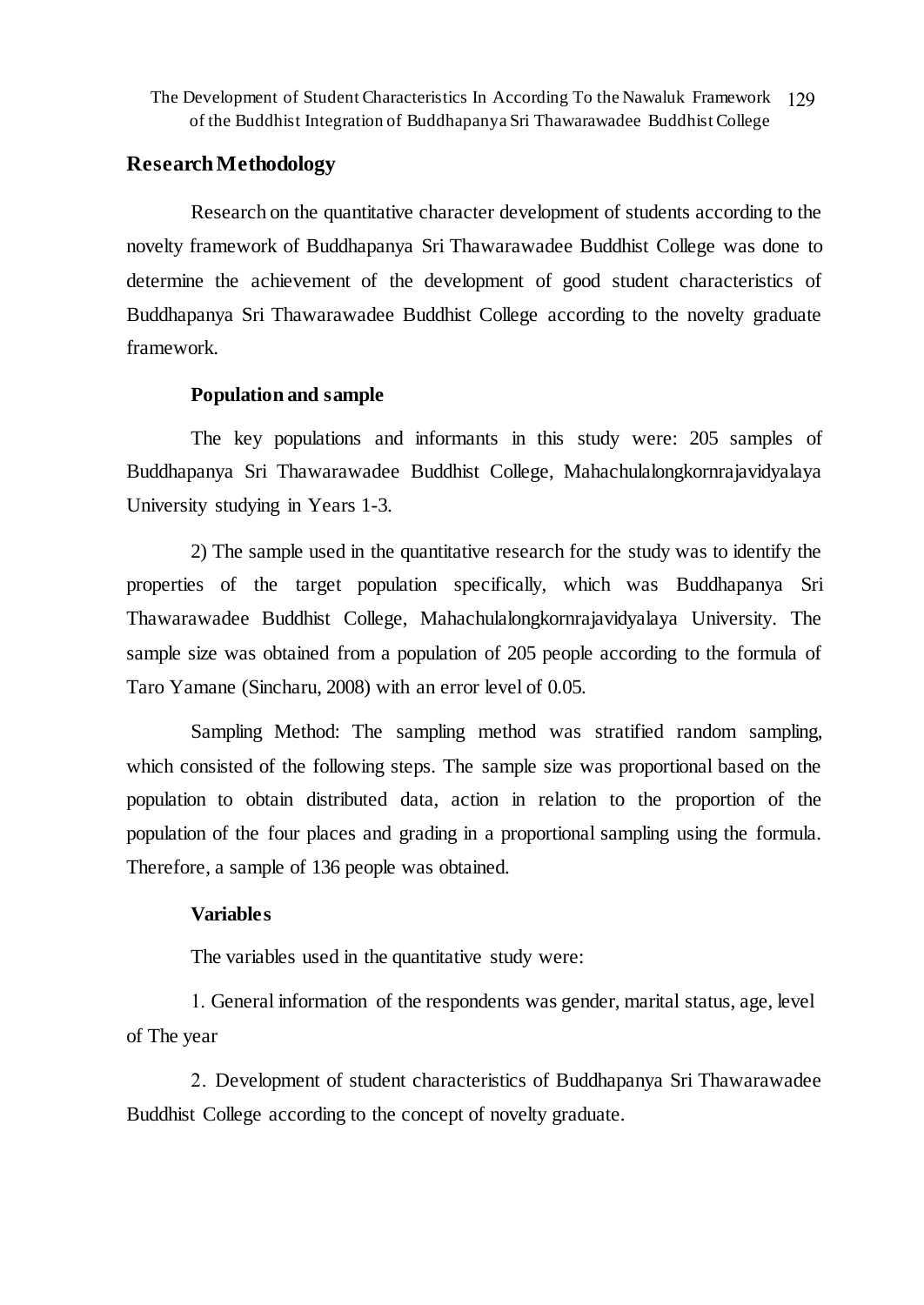3. Development of Student Characteristics of Buddhapanya Sri Thawarawadee Buddhist College according to Trisikha Principle

#### **Tools**

1) Research tools

The tool used in this research was a questionnaire. The researcher developed a tool based on the student character development framework of Buddhapanya Sri Thawarawadee Buddhist College to collect data from the sample used in the research.

#### **How to create a tool**

1) Process of creating tools

The researcher had studied the method of constructing the tools in order as follows. First, the study of principles and theories; second, the study of documents, theories and researches related to the development of student characteristics based on the novelty framework of Buddhapanya Sri Thawarawadee Buddhist College based on ideas, theories, papers and research results that have been conducted by the research; third, the conceptual framework for creating research tools with setting objectives for creating research tools by consulting an advisor, fourth, creating tool for presenting the draft of research tools to advisors and experts for review and revision; fifth, applying the research tool to a population similar to that of the population sample to be researched to determine the accuracy coefficient of the tool; sixth, revised and published the complete questionnaire and finally, it was applied to collect data with the sample.

# 2) Quality of tools

(1) Validity: The validity was determined by presenting the completed questionnaire to the chairman and the research advisor for approval and presented to the experts and then taken to improve accordingly. In this regard, all 5 persons would be considered both the content and structure of the question, the form of the questionnaire, as well as the language used. Index of item objective congruence (IOC) was the quality examination of the instrument and had IOC index from 0.8 to 1.0.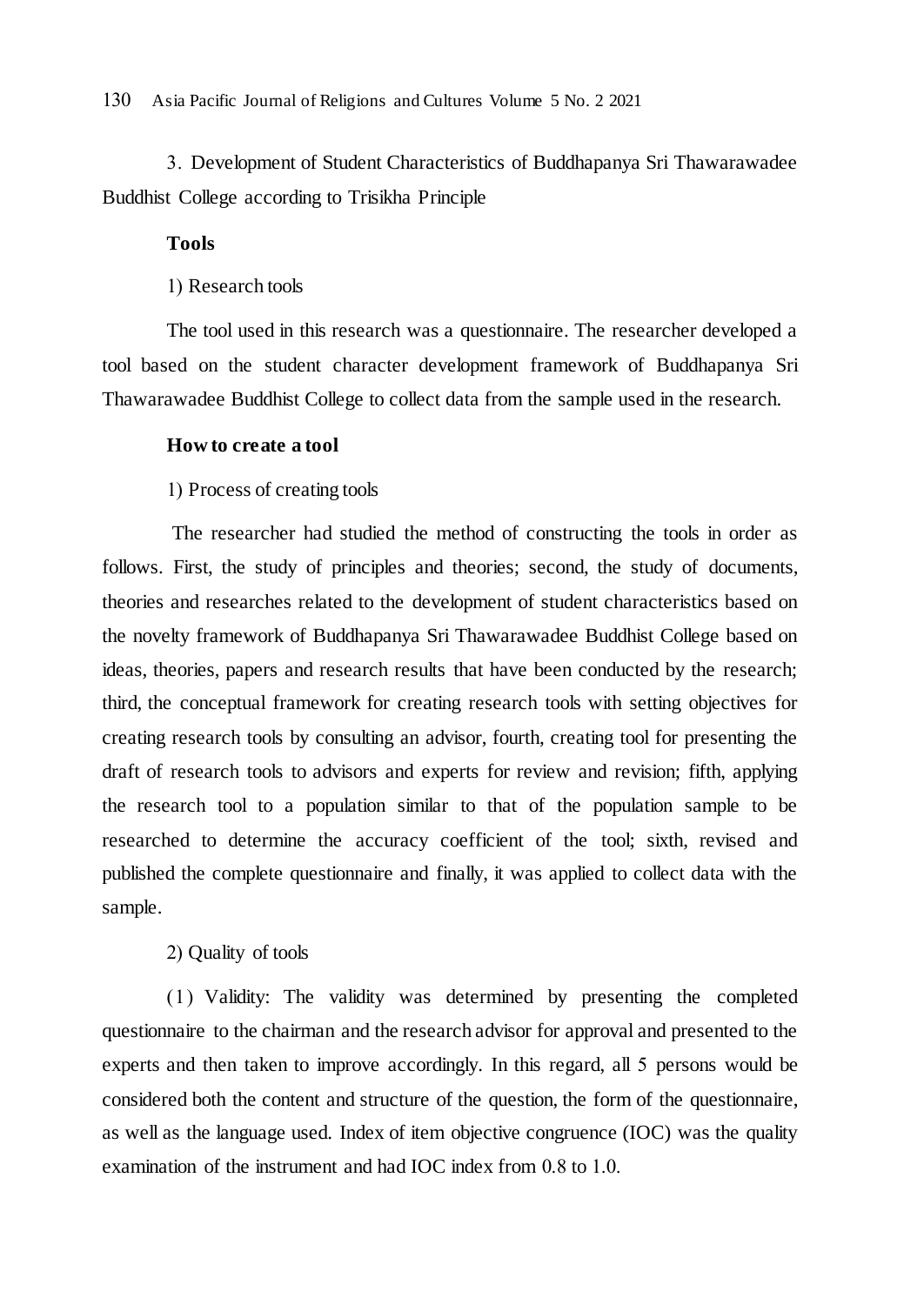The Development of Student Characteristics In According To the Nawaluk Framework 131 of the Buddhist Integration of Buddhapanya Sri Thawarawadee Buddhist College

(2) Determination of the confidence value: The researcher tested the questionnaire on a sample group and a group of non-sample groups used in the research of 30 people, after that, the reliability test was performed by calculating Cronbach's alpha. The confidence of the whole questionnaire was 0.976.

### **Data collection**

The researcher had collected the data according to the following steps.

1. In the collection of papers, researchers would collect information from books, articles, research papers and various publications related to the development of the Buddhapanya Sri Thawarawadee Buddhist College student characteristics based on the novelty conceptual framework.

2. The researcher completed a questionnaire and requested a permission letter for data collection from the Director of Buddhapanya Sri Thawarawadee Buddhist College for the cooperation of the students. After that, data collection was carried out.

3. The researcher collected the data by distributing questionnaires to the target group, namely 136 students of Buddhapanya Sri Thawarawadee Buddhist College, Mahachulalongkornrajavidyalaya University. In distributing questionnaires, the researcher distributed the questionnaires and collected the data by themselves.

# **Data analysis**

 When the data from the questionnaire was completed, the researcher checked the completeness of the questionnaire and then analyzed the data by a computer software program as follows: validation of the integrity of the returned questionnaire and then sorted out the incomplete query, leaving only the perfect query along with the coding form by key points and each item was scored according to a 5-level classification by interpreting the meanings into intervals. Once the scoring criteria were known for each level and the mean of each issue, the researcher used statistics to analyze the data which consisted of frequency, percentage, mean (X), Standard deviation (S.D.)

# **Results**

Personal factors could be summarized as follows. In terms of **gender**, the majority of respondents were 95 males (69.9%), 41 females (30.1%). In terms of **status**, most of the respondents had 71 householder status  $(52.2\%)$  and  $(65.47.8\%)$  religious status. In terms of **age**, 52 respondents were under 30 years old (38.2%), followed by 45 respondents aged  $31-40$  years  $(33.1\%)$ , 23 respondents aged  $41-50$  years old  $(16.9\%)$ and the smallest number of 16 respondents aged 51 and older (11.8%). At the year level, 54 respondents were mostly at Year 3 (22.8%), followed by 79 respondents with Years 51 or more (20.1%) and 19 respondents less than 10 years (7.4%).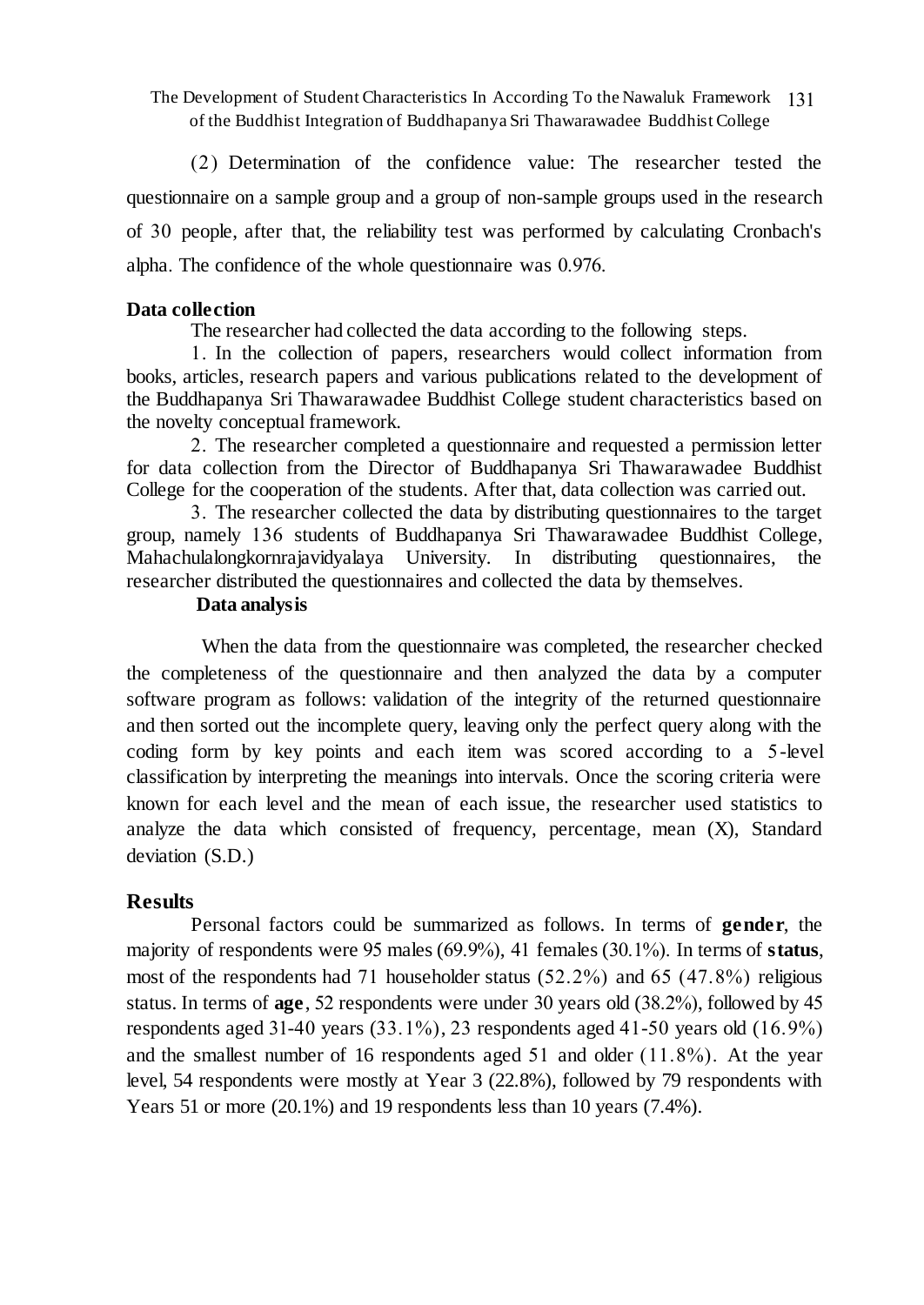# **The development of student characteristics of Buddhapanya Sri Thawarawadee Buddhist College according to the novelty graduate framework**

The development of student characteristics of Buddhapanya Sri Thawarawadee Buddhist College according to the novelty graduate framework as shown in Table 1.

**Table 1** Mean, standard deviation and degree of opinions on the development of student characteristics of Buddhapanya Sri Thawarawadee Buddhist College according to the novelty graduate framework **as a whole.**

|  | ı. |  |
|--|----|--|
|  |    |  |

| The development of student characteristics of       |                         | Level of opinion |             |  |  |
|-----------------------------------------------------|-------------------------|------------------|-------------|--|--|
| Buddhapanya Sri Thawarawadee Buddhist College       | $\overline{\mathbf{x}}$ | S.D.             | Results     |  |  |
| according to the novelty graduate framework         |                         |                  |             |  |  |
|                                                     |                         |                  |             |  |  |
| 1. Having faithful practices                        | 3.68                    | 0.83             | High        |  |  |
| 2. Being cognizant of social change                 | 3.67                    | 0.86             | High        |  |  |
| 3. To have faith and devotion to Buddhism           | 3.71                    | 0.91             | High        |  |  |
| 4. Problem solving ability                          | 3.70                    | 0.84             | High        |  |  |
| 5. Having knowledge and thinking                    | 3.73                    | 0.81             | High        |  |  |
| 6. Self-sacrifice                                   | 3.85                    | 0.83             | High        |  |  |
| 7. Having a broader world view                      | 3.84                    | 0.81             | High        |  |  |
| 8. Having psychological and intellectual leadership | 3.77                    | 0.79             | High        |  |  |
| 9. To be committed to developing oneself with       |                         |                  |             |  |  |
| morality and ethics                                 | 3.83                    | 0.80             | High        |  |  |
| <b>Total</b>                                        | 3.75                    | 0.83             | <b>High</b> |  |  |

From Table 1, it was found that the student characteristics development of Buddhapanya Sri Thawarawadee Buddhist College according to the novelty graduate framework in 9 aspects, the overall mean of 3.75 was at a high level. When considering each area in detail, it was found that self-sacrifice was the highest, the mean of 3.85 was at a high level, followed by the broader world view, the mean of 3.84 was at a high level and social change awareness, the mean of 3.67 was at a high level.

# **Discussion**

The results showed that the development of student characteristics of Buddhapanya Sri Thawarawadee Buddhist College according to the novelty graduate framework, overall, was found to be at a high level. When discussing the results by side, it was found that all 9 aspects were at the very same level and the mean was 3.75. Therefore, it showed that the student characteristics of Buddhapanya Sri Thawarawadee Buddhist College according to the novelty graduate framework were developed. Students were adapted and accepted to their surroundings at present. Students had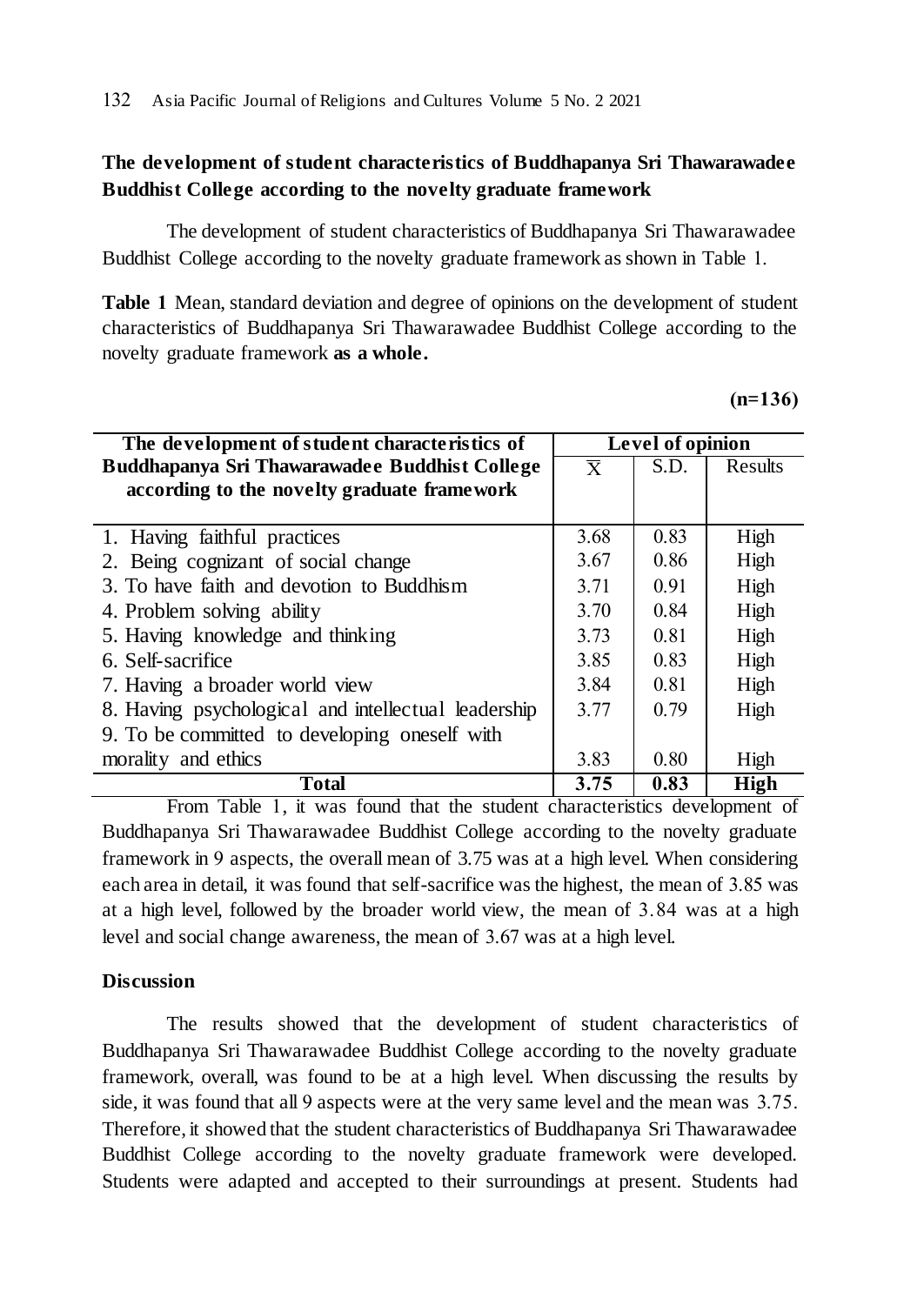#### The Development of Student Characteristics In According To the Nawaluk Framework 133 of the Buddhist Integration of Buddhapanya Sri Thawarawadee Buddhist College

objectives and principles that keep up with the student situation and could help them cooperate with their classmates. In line with the research of Rittipon Chaiburi (2019) the personality of the performance was the responsibility of the assigned work, the enthusiasm for the work, the diligence and the good membership in the team, modernity, up-to-date, curiosity, tact, appropriate dress, reliability and leadership, radiance, selflessness, modesty, tact and generosity. In line with the research of Mujalin Sing Sakorndecha (2014) found that, the relationship between colleagues was positively correlated with work cooperation. Goal setting had a negative correlation with work cooperation using the principle of approval and consideration (Metiworachat, 2014).

Therefore, the development of student characteristics of Buddhapanya Sri Thawarawadee Buddhist College according to the novelty graduate framework helped to encourage students to have mental health in developing good morals along with the aim of to learn to develop morals and conduct as a good example.

# **Knowledge of research**

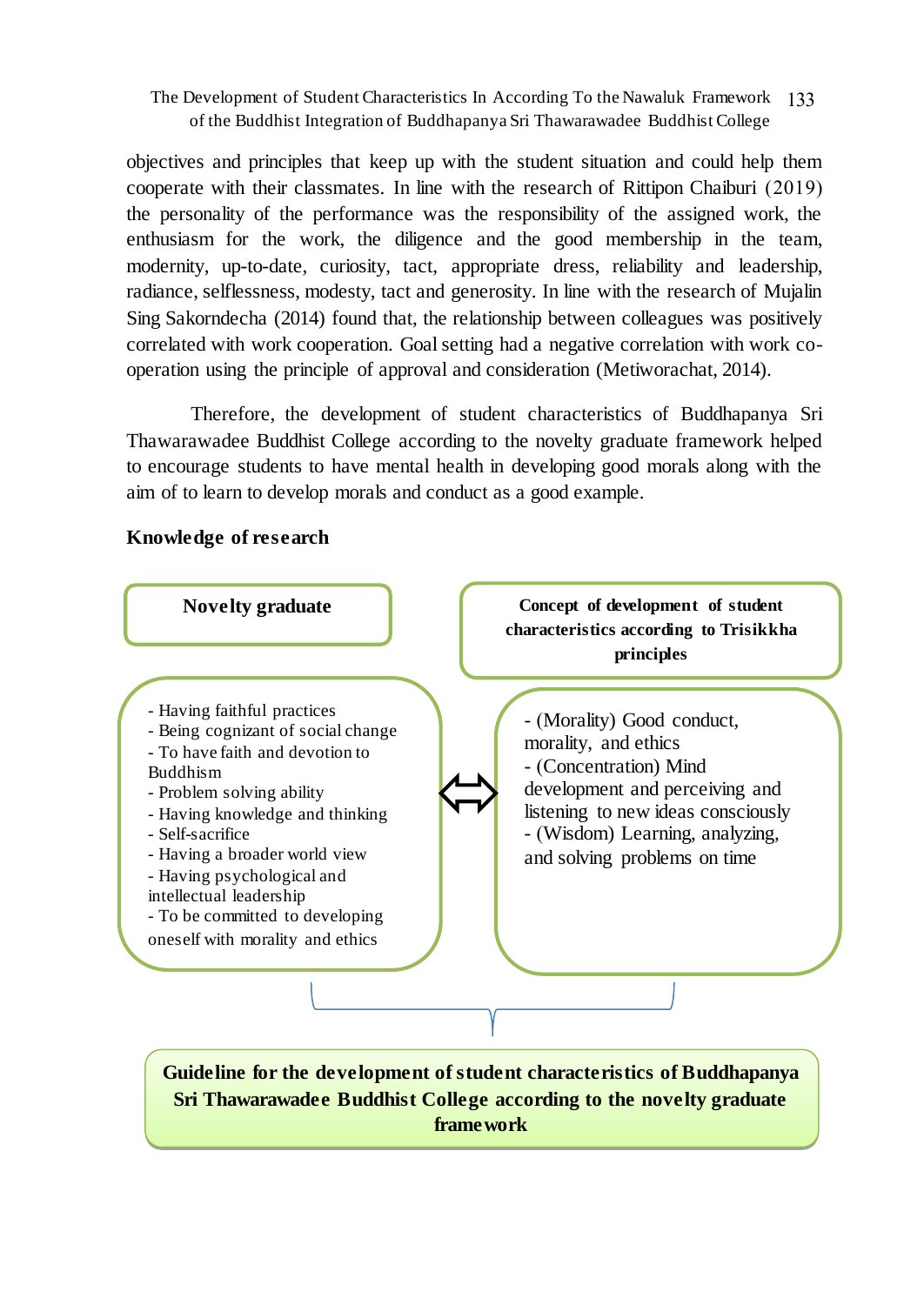#### **Suggestion**

From this research study, recommendations from theoretical, policy and practical research as well as recommendations for the next research study are as follows:

1. Develop and promote student's awareness of learning, readiness and needs for development.

For the next research suggestion, the researcher has the next research suggestion as follows.

1. Study and research the method of integrating Buddhism principles in building efficiency for student development.

# **References**

- Buddhapanya Sri Thawarawadee Buddhist College. (2019). *College-level selfassessment report*. Nakhon Pathom: Buddhapanya Sri Thawarawadee Buddhist College.
- Chaiburi, R, (2019), Self-Preservation in Society with Morality and Ethics. *Journal of Review Management Science, 21*(1), 171-180.
- Chayamarit, S. (2021). Human Resource Development to Accommodate the Public and Private Sector Organizations in the Digital Age. *Journal of Multidisciplinary in Humanities and Social Sciences, 4*(1), 38-50.
- Hangsakul, P. G. (2021). Information Technology for Educational Administration. *Journal of Educational Management and Research Innovation, 3*(1), 1-10.
- Kahintapongs, S. (2020) . Renewable Energy Policy Development in Thailand. *International Journal of Multidisciplinary in Management and Tourism, 4*(2), 148-155.
- Liu, X. & Prompanyo, M. (2021). The impact of Employee Training on Huawei innovation Performance in Shanxi Province, China. *International Journal of Multidisciplinary in Management and Tourism, 5*(1), 1-8.
- Metiworachat, W. (2014). *Buddhist Human Resource Development Model of the Lower Northern Rajabhat University 2*. (Ph.D. Thesis Public Administration). Graduate School Mahachulalongkornrajavidyalaya University.
- Office of the Education Council Secretariat. (2017). *National Education Plan 2017 – 2036*. Bangkok: Prik Wan Graphic.
- Phra Bhramagunabhorn (P.A.Payutto). (2014). *Buddhadhamma*. (40th ed.). Bangkok: Phalitham Publishing.
- Pewdum, P. (2021) . Professional Learning Community to the Success of the Organization. *Journal of Educational Management and Research Innovation, 3*(1), 11-18.
- Sankham, P. P., Puriwattano, P. S., & Chaiwong, S. (2021). Strengthening the Consciousness of Good Citizenship along the Line of Buddhist Youth. *International Journal of Multidisciplinary in Cultures & Religions Studies, 1*(2), 43-49.